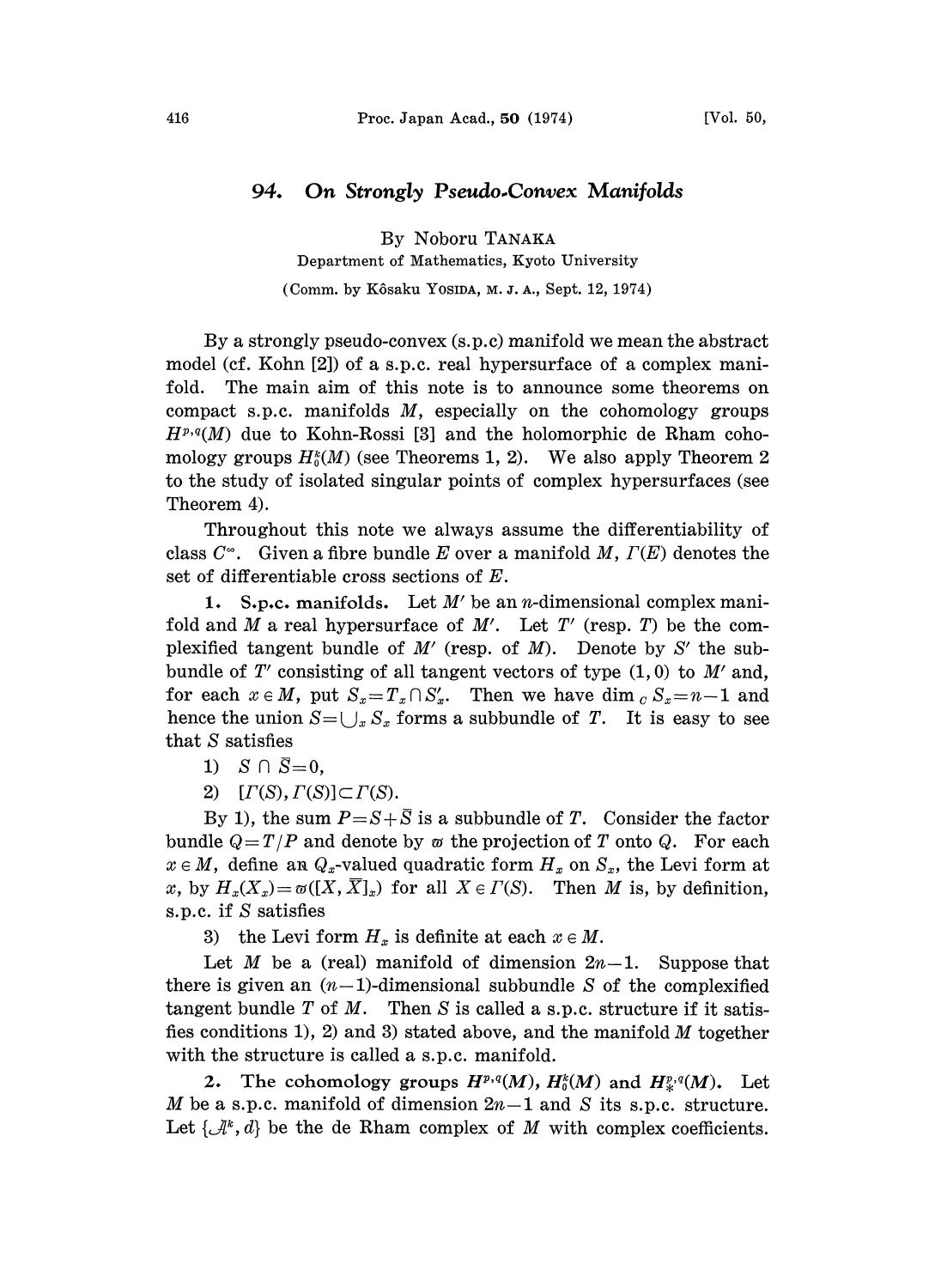For any integers p and k, denote by  $F^p(\mathcal{A}^k)$  the subspace of  $\mathcal{A}^k$  consisting of all  $\varphi \in \mathcal{A}^k$  which satisfy

 $\varphi(X_1, \ldots, X_{n-1}, \overline{Y}_1, \ldots, \overline{Y}_{k-n+1})=0$ 

for all  $X_1, \dots, X_{p-1} \in T_x, Y_1, \dots, Y_{k-p+1} \in S_x$  and  $x \in M$ . Then we easily find that the system  $\{F^p(\mathcal{A}^k)\}\$  gives a filtration of the de Rham complex. Note that the filtration is canonically bounded, i.e.,  $F^{0}(\mathcal{A}^{k}) = \mathcal{A}^{k}$  and  $F^{p+1}(\mathcal{A}^p)=0$ . Let  $\{E^{p,q}_r\}$  denote the spectral sequence associated with the filtration.

The groups  $H^{p,q}(M)$ . We denote by  $H^{p,q}(M)$  the groups  $E^{p,q}$  which are the cohomology groups associated with the complexes  $\{C^{p,q},\bar{\partial}\},\$ where  $\mathcal{C}^{p,q} = F^p(\mathcal{A}^{p+q})/F^{p+1}(\mathcal{A}^{p+q})$  and the operator  $\bar{\partial}: \mathcal{C}^{p,q} \to \mathcal{C}^{p,q+1}$  is naturally induced from the operator  $d: F^p(\mathcal{A}^{p+q}) \to F^p(\mathcal{A}^{p+q+1})$ . It can where  $\mathcal{C}^{p,q} = F^p(\mathcal{A}^{p+q})/F^{p+1}(\mathcal{A}^{p+q})$  and the operator  $\bar{\partial}: \mathcal{C}^{p,q} \to \mathcal{C}^{p,q+1}$  is be shown that the space  $\mathbb{C}^{p,q}$  may be described as  $\Gamma(\wedge^p\hat{S}^*\otimes\wedge^q\bar{S}^*)$ , where  $\hat{S}=T/\overline{S}$ . (Suppose that the s.p.c. manifold M is realized as a s.p.c. hypersurface of a complex manifold  $M'$ . Then it is easy to see that the complexes  $\{\mathcal{C}^{p,q},\bar{\partial}\}\)$  coincide with the complexes  $\{\mathcal{B}^{p,q},\bar{\partial}_b\}$  introduced by Kohn-Rossi [3]. Note that they erroneously described the space  $\mathcal{C}^{p,q}$  as  $\Gamma(\wedge^p S^* \otimes \wedge^q \overline{S}^*)$ .) In the same manner as Kohn [2], we can develop the harmonic theory for the complexes  $\{\mathcal{C}^{p,q},\overline{\partial}\}$ . In particular we have dim  $H^{p,q}(M) \leq \infty (q \neq 0, n-1)$ , provided M is compact.

The groups  $H_0^k(M)$ . The group  $E_1^{k,0} = {\varphi \in C^{k,0} | \bar{\partial} \varphi = 0}$  is called the space of holomorphic k-forms. We denote by  $H_0^k(M)$  the groups  $E_2^{k_0}$ . which are the cohomology groups associated with the complex  $\{E_1^{k,0}, d\}$ , the holomorphic de Rham complex.

The groups  $H^{p,q}_* (M)$ . If we put  $\mathcal{A}^{p,q} = F^p(\mathcal{A}^{p+q})$ , we have  $d\mathcal{A}^{p,q}$  $\subset \mathcal{A}^{p,q+1}$ . Thus the systems  $\{\mathcal{A}^{p,q}, d\}$  form complexes. We denote by  $H_{\infty}^{p,q}(M)$  the cohomology groups associated with these complexes.

The short exact sequences

 $0 \rightarrow \mathcal{A}^{k,q} \rightarrow \mathcal{A}^{k-1,q+1} \rightarrow \mathcal{C}^{k-1,q+1} \rightarrow 0$ 

induce the exact sequences of cohomology groups

(\*)  $0 \rightarrow H_0^k(M) \rightarrow H_*^{k-1,1}(M) \rightarrow H^{k-1,1}(M) \rightarrow H_*^{k,1}(M) \rightarrow$ .

Since  $H^{n+1}(M) = H^{n+1}(M) = 0$ , it follows that  $H^{n,1}(M) \cong H^{n,1}(M)$ . Consequently we get the exact sequence

(\*)  $0 \to H_0^n(M) \to H_*^{n-1,1}(M) \to H^{n-1,1}(M) \to H^{n,1}(M).$ 

3. Finiteness for the groups  $H^{k-1,1}(M)$  and  $H^{k}(M)$ . Let M be a compact s.p.c. manifold. We assume that dim  $M=2n-1\geq 5$ . Let k be any integer. By its definition  $H^{k-1,1}(M)$  was the cohomology group associated with the complex

$$
\mathcal{A}^{k-1,0} \xrightarrow{d} \mathcal{A}^{k-1,1} \xrightarrow{d} \mathcal{A}^{k-1,2}.
$$

We take a Riemannian metric  $g$  on  $M$ , which gives rise to inner products (, ) in the spaces  $\mathcal{A}^{k-1,i}$  (i=0, 1, 2). Let  $\delta$  denote the adjoint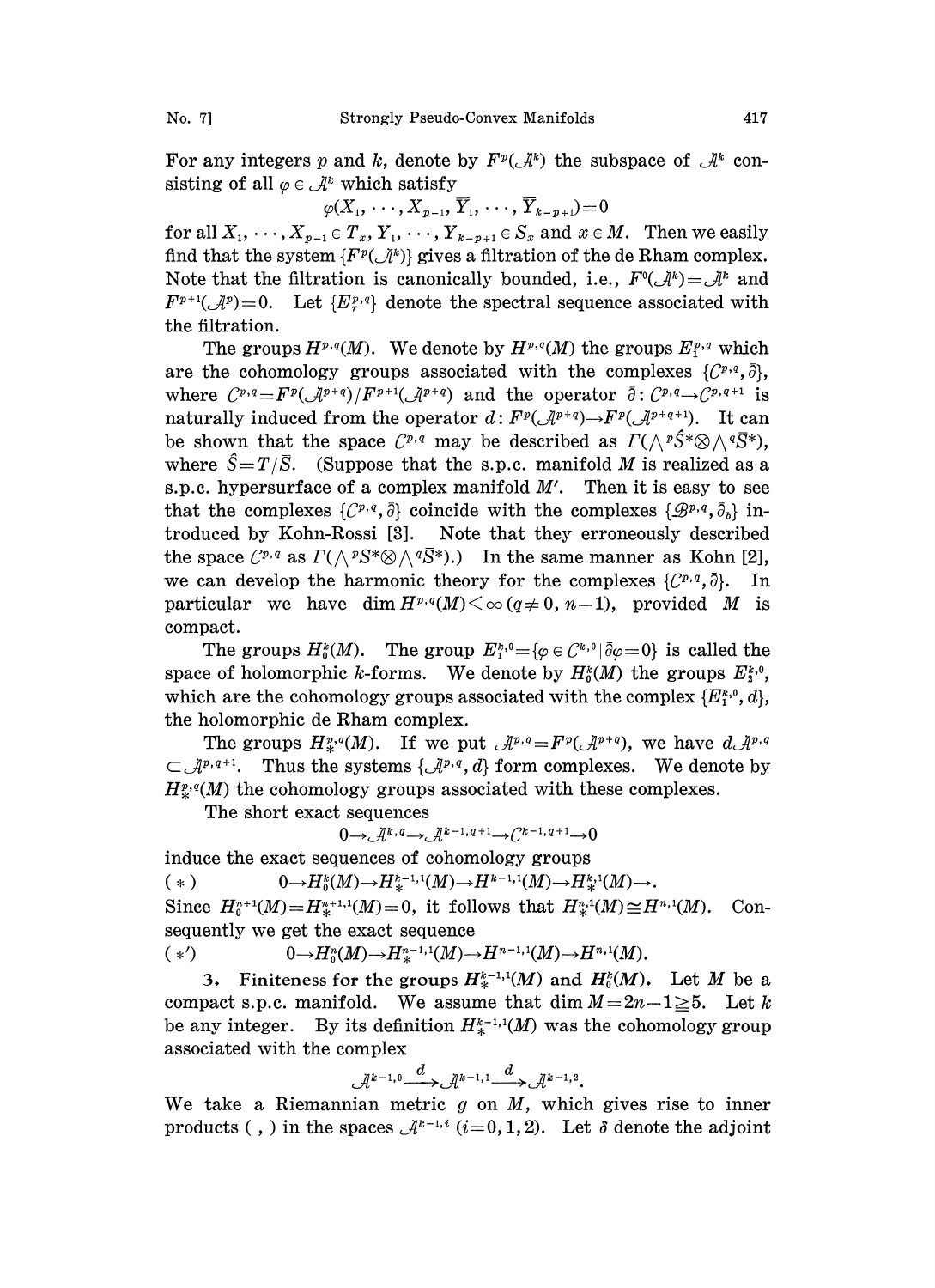operators of d with respect to these inner products. We also define Sobolev norms  $\|\cdot\|_s$ , s being any real number, in the spaces  $\mathcal{A}^{k-1,i}$ .

Theorem 1. The Laplacian  $\Delta = \delta d + d\delta$ :  $\mathcal{A}^{k-1,1} \rightarrow \mathcal{A}^{k-1,1}$  is subelliptic, that is, there is a positive number  $\sigma$  such that

$$
\|\varphi\|_{\sigma}^2 \leq C((\varphi, \varphi) + \|\varphi\|_{0}^2) \qquad (\varphi \in \mathcal{A}^{k-1, 1}),
$$

where C is a positive constant independent of  $\varphi$ .

Corollary. dim  $H_0^k(M) \leq \dim H_*^{k-1,1}(M) \leq \infty$  (by exact sequence (\*)).

Now let M be a compact manifold of dimension  $2n-1\geq 5$ . Suppose that there is given a differentiable family  $\{S(t)\}_{t \in T}$  of s.p.c. structures on  $M$ , the parameter space  $T$  being a domain in the space  $R<sup>t</sup>$  of l real variables. Let  $M(t)$  denote the s.p.c. manifold M with the structure  $S(t)$ .

Theorem 2. The integer valued function  $\rho^k(t) = \dim H^{k-1,1}(M(t))$  $(t \in T)$  is upper semi-continuous.

4. Isolated singular points of complex hypersurfaces. We first state the following

**Proposition 3.** Let M' be a complex manifold of dimension  $n \geq 3$ , and  $V$  a relatively compact subdomain of it. Assume that  $V$  is a Stein manifold and that the boundary  $M = \partial V$  of V is a smooth, compact, connected, s.p.c. hypersurface of  $M'$ . Then we have

( 1 )  $H^{p,q}(M)=0 \t(q\neq 0, n-1),$ ( 2 )  $H_0^k(M) \cong H^k(V)$ ,

where  $H^*(V)$  denotes the k-th de Rham cohomology group of V.

(1) is due to Kohn-Rossi [3]. The proof of (2) above all uses the fact that  $H^{p,q}(\overline{V})=H^{p,q}(V)=0$   $(q\neq 0)$  (Kohn [1]), where  $\overline{V}=V\cup M$ .

that  $H^{p,q}(V) = H^{p,q}(V) = 0$  ( $q \neq 0$ ) (Kohn [1]), where  $V = V \cup M$ .<br>Let f be a polynomial function on the space  $C^{n+1}$  of  $n+1$  complex variables, where  $n \geq 3$ . We assume that f vanishes at the origin and that the origin is an isolated critical point of  $f$ . Let  $V$  be the complex hypersurface defined by  $f=0$  and  $S_{\kappa}^{m}$   $(m=2n+1)$  the  $\varepsilon$ -sphere in  $C^{n+1}$  centred at the origin. We put  $M_{\star}=V\cap S^{m}_{\star}$ . Then, for  $\varepsilon$  sufficiently small,  $M<sub>s</sub>$  is a compact, connected, s.p.c. hypersurface of  $V$  (cf. Milnor [4]).

Theorem 4. Let  $\mu$  be the multiplicity of the isolated singular point, the origin, of the complex hypersurface V (Milnor [4]). Then we have, for  $\varepsilon$  sufficiently small,

 $\mu \leq \dim H^{n-1,1}(M_{\epsilon}) \leq \dim H^{n}(M_{\epsilon}) + \dim H^{n-1,1}(M_{\epsilon}).$ 

**Proof.** For  $c \in \mathbb{C}$ , let  $V(c)$  denote the complex hypersurface defined by  $f=c$ . We put  $V_{\epsilon}(c)=V(c) \cap B_{\epsilon}^{m}$  and  $M_{\epsilon}(c)=V(c) \cap S_{\epsilon}^{m}$ , where  $B_{\epsilon}^{m}$  is by  $f = c$ . We put  $V_{\bullet}(c) = V(c) \cap B_{\bullet}^{m}$  and  $M_{\bullet}(c) = V(c) \cap S_{\bullet}^{m}$ , where  $B_{\bullet}^{m}$  is the open  $\varepsilon$ -ball in  $C^{n+1}$  centred at the origin. Note that  $M_{\bullet} = M_{\bullet}(0)$  and that  $M_c(c)$  is the boundary of the domain  $V_c(c)$  in  $V(c)$ . From now on,  $\varepsilon$  and c will be such that  $\varepsilon < \delta$  and  $|c| < \delta$ ,  $\delta$  being sufficiently small. Then we see that  $M_{\star}(c)$  is a compact, connected, s.p.c. hypersurface of